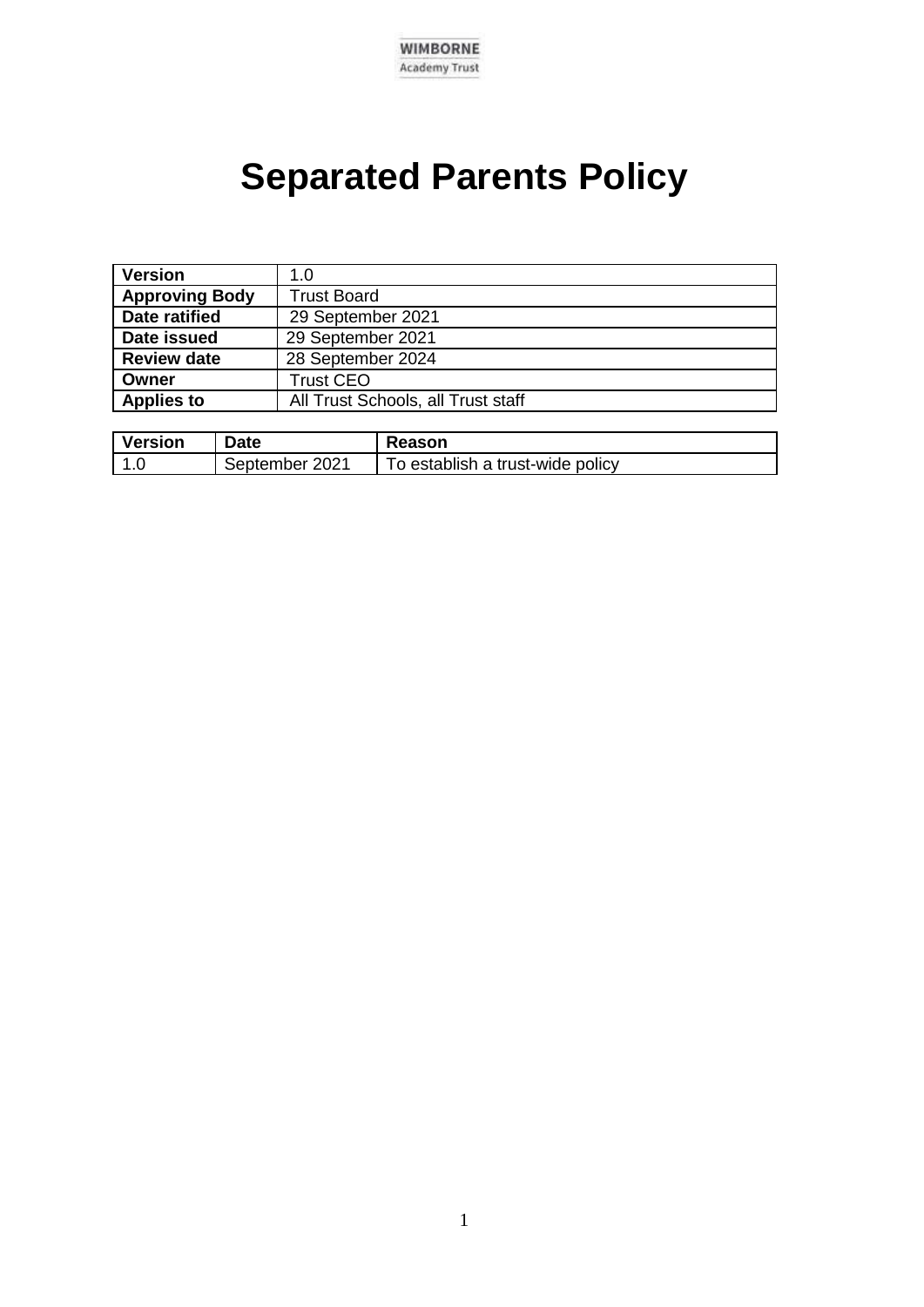

## **Contents**

- 1. Introduction
- 2. Definitions
- 3. Wimborne Academy Trust responsibilities
- 4. Parental Responsibility
- 5. Progress reports and pupil records
- 6. Collecting a child from school
- 7. Obtaining Consent for Off Site Activities
- 8. Name changes
- 9. Disputes and disagreements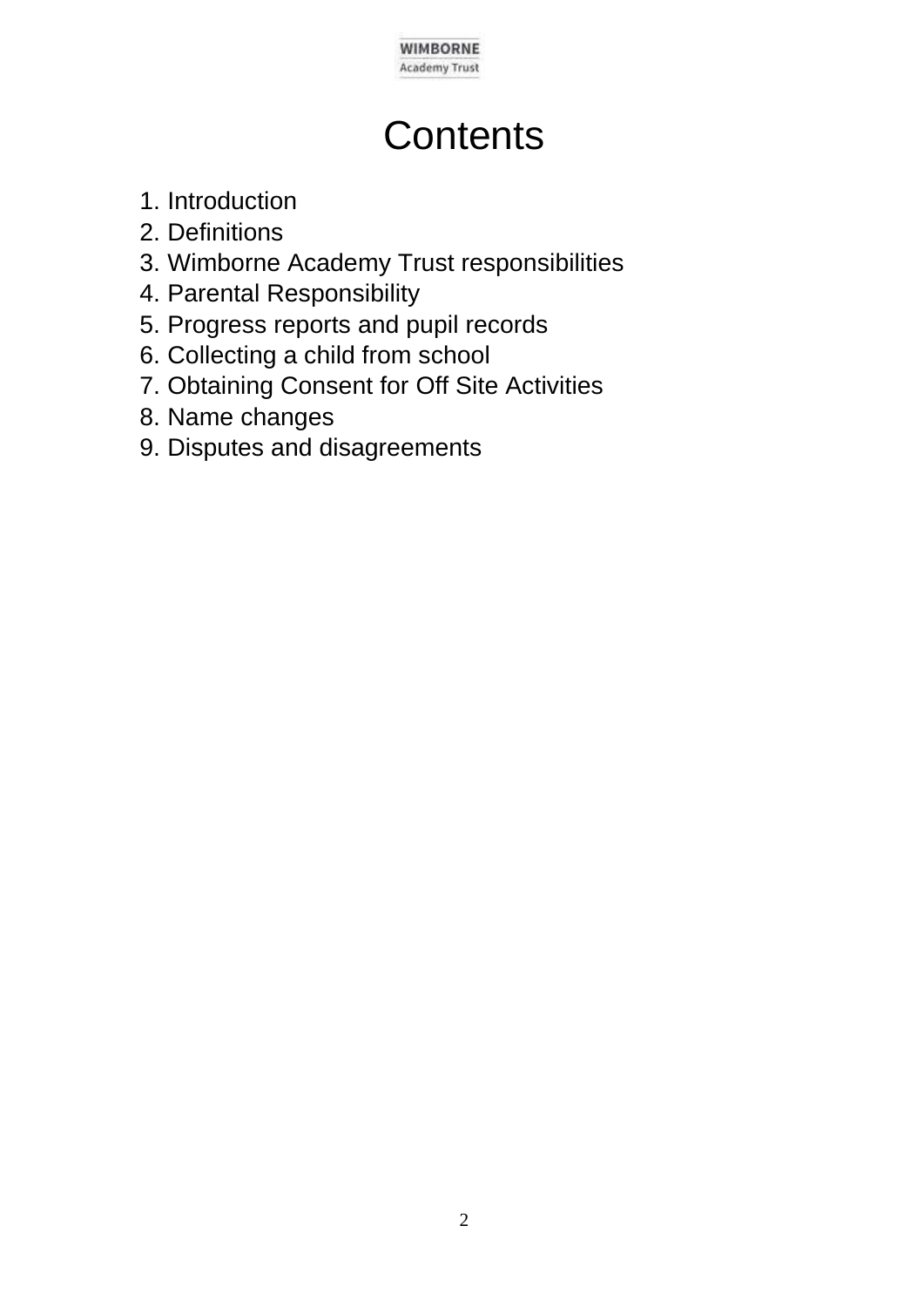1. Introduction

Wimborne Academy Trust and its Schools recognises that children from families whose parents are separated, or are undergoing separation, may experience difficult or traumatic changes during their time at school. With this in mind, we will make every effort to work in partnership with parents to promote the welfare of children.

This policy has been created to minimise any adverse impact of separation on pupils' learning and wellbeing and to clarify to all parties what is expected from separated parents and what can be expected from the Trust and its school.

2. Definitions:

Schools have a legal duty to work in partnership with families and to involve all those with parental responsibility in their child's education. Section 576 of the Education Act 1996 defines a 'parent' as:

- All natural parents, whether they are married or not.
- Any person who, although not a natural parent, has parental responsibility for a child or young person.
- Any person who, although not a natural parent, has care of a child or young person (a person with whom the child lives and who looks after the child)

Parents as defined above must be treated equally, unless there is a court order limiting an individual's exercise of parental responsibility. In the event that the school is not informed of the existence of such an order, neither parent will have rights superior to the other.

Individuals who have parental responsibility, or care for a child, have the same rights as natural parents. This includes the right to:

- Receive information (e.g. pupil reports, school events etc.).
- Participate in activities (e.g. elections for parent governors).
- Give consent (e.g. for school trips).
- Be involved in meetings concerning the child (e.g. participate in an exclusion procedure, appeal against admission decisions).
- 3. The Trust and its schools' responsibilities:
	- will ensure that the school has arrangements in place to ask parents or guardians for the names and addresses of all parents when they register a pupil.
	- that names and addresses of all parents, where known, are included in the admission register and also in pupil records, and are available to the pupil's teachers.
	- that names and addresses of all parents are forwarded to any school to which the pupil moves.
	- that details of court orders are noted in the pupil's record'
	- Where the address of a non-resident parent is unknown, the Head Teacher will tell the resident parent that the non-resident parent is entitled to be involved in their child's education and request that information is passed on to them.
- 4. Parental responsibilities:

Parents of children joining a Trust school are requested to bring into school their child's birth certificate. This ensures children are joining the correct year group and also helps the school ascertain who has parental responsibility.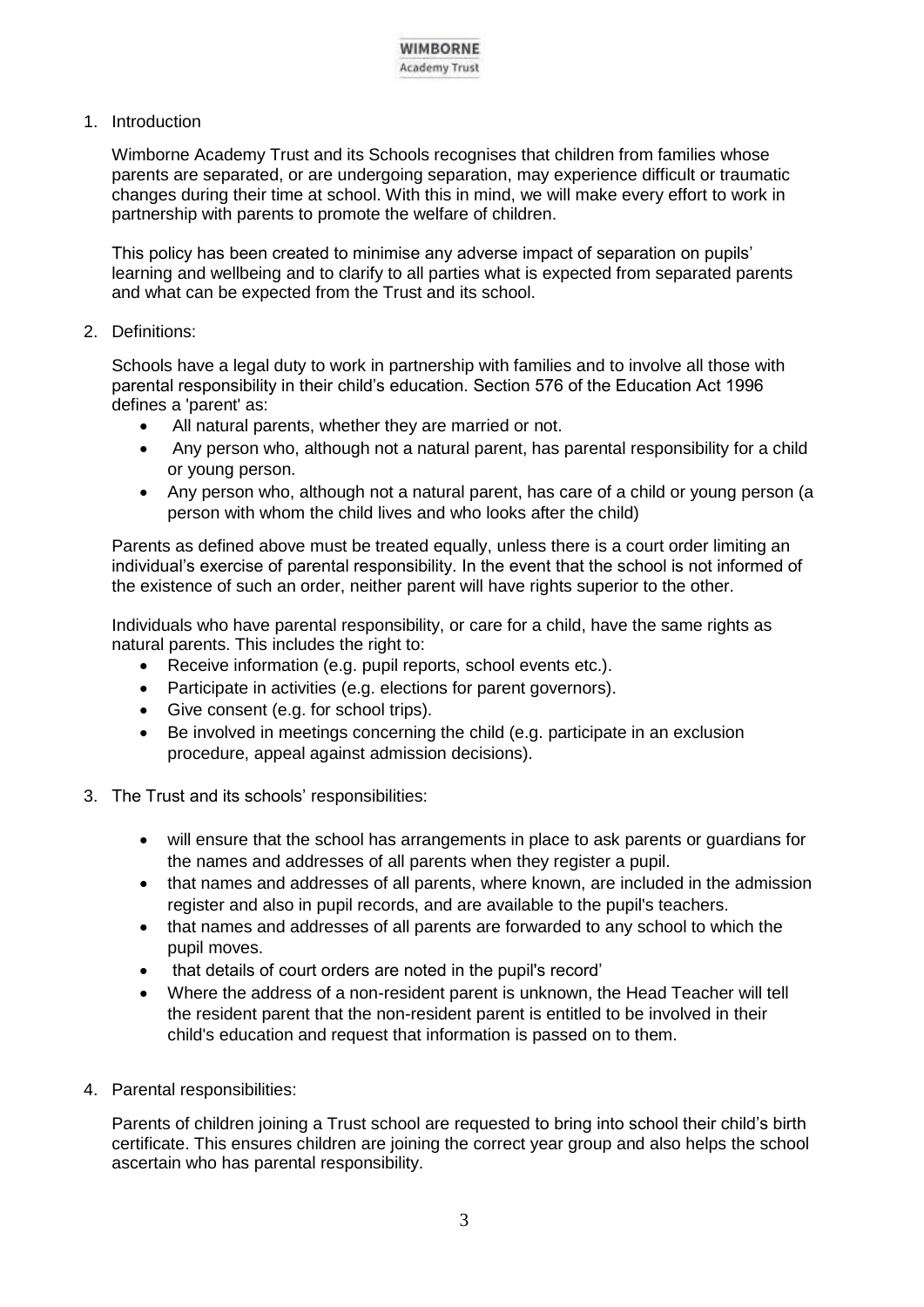

Parents are responsible for informing the school when there is a change in family circumstances. We recognise the sensitivity of such situations and we will maintain confidentiality requested by parents as far as possible. The school will also not make judgements about individual circumstances, and both parents will be treated equally.

Where there is a court order in place, a copy needs to be retained by the school. We will put measures in place to ensure the child is not released to any individuals named in the court order as persons who do not have parental responsibility.

Parents who have joint custody of the child are requested to keep the school informed, in writing, of any disputes they have with each other regarding the collection of children.

If a leave of absence request form is received and signed by only one parent, the school will endeavour to seek confirmation that the other parent is aware.

Children's welfare and safety are paramount, where there are issues over access to children, the parent with whom the child resides should contact the school immediately.

The Trust and its school's policy are to hold one parents evening appointment per child, where both parents are welcome. Separated parents may request alternate appointments and the school will endeavour to accommodate this, wherever possible. Online appointments can also be made available. Parents are expected to communicate with each other regarding these arrangements.

Parents are expected to liaise and communicate directly with each other in matters such as the ordering of school photographs, tickets for performances and other such instances.

5. Progress reports and pupil records

Any parent has the right to receive progress reports and review pupil records of their child. If the parents are separated or divorced, progress reports will be sent to the parent and address noted in the school's records specifying where the child resides with the expectation that they will share the report with the other parent. If the child is subject to a joint residence order and the school's records formally capture that the child resides at two addresses, then progress reports will be sent to both addresses. The school will send copies of the progress report to a parent with whom the child does not reside if that parent submits a written or electronic request for this to happen.

6. Collecting a child from school:

Where a separated parent has parental responsibility, and requests to take the child during or at the end of the school day, the resident parent will be asked to confirm that they are aware of this, providing a non-contact order is not in place. The Head Teacher will exercise discretion on the decision to allow a child to leave the premises with a non-resident parent.

## 7. Obtaining Consent for Off Site Activities

If parental consent is required for outings or activities, the school will seek consent from the resident parent, unless the decision is likely to have a long-term and significant impact on the child or the non-resident parent has requested to be asked for consent in all such cases. In cases where the school considers it necessary to seek consent from both parents, it is